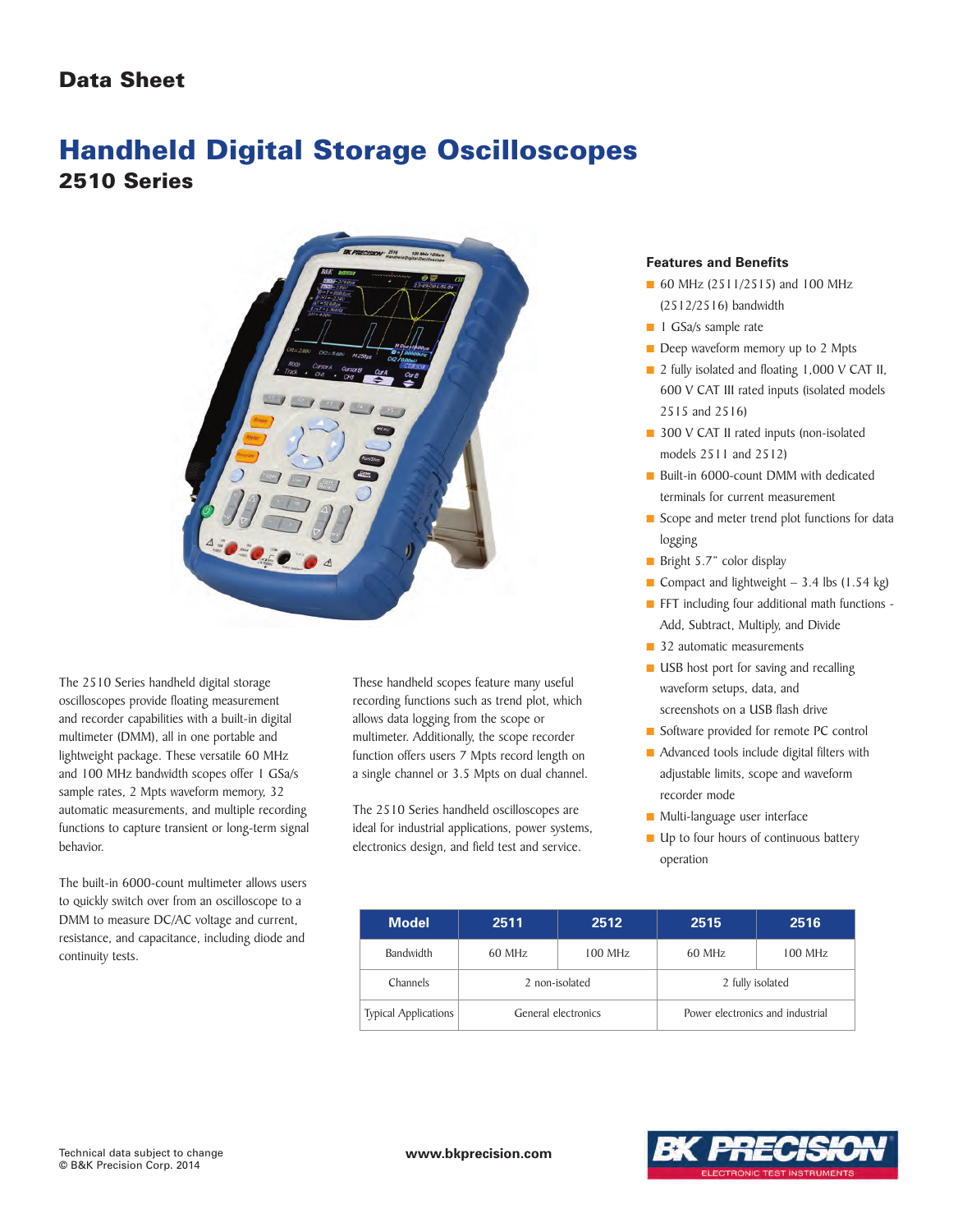## **Front Panel**

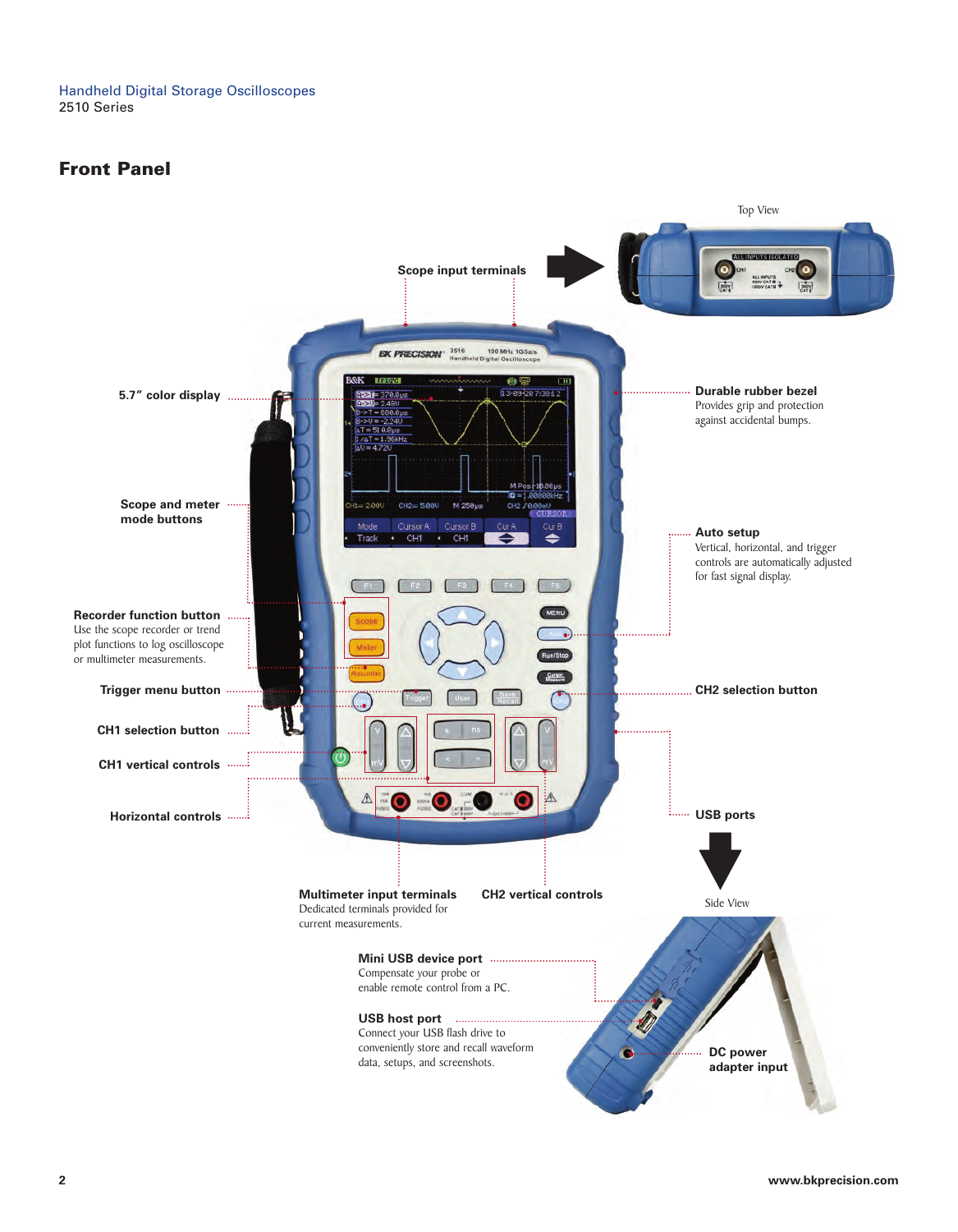# **The tools you need**

#### **2 Mpts Deep Memory**



See more details in your waveform with deep memory. When enabled, waveforms can be captured in high resolution while maintaining a high sample rate over a wider period of time than other comparable scopes.

### **Built-in Digital Multimeter**



Speed up troubleshooting with the built-in 6000-count multimeter. Measurement functions include AC/DC voltage and current, resistance, capacitance, diode, and continuity test.

### **Powerful Measurement Functions Scope and Waveform Recorder Modes**



Display and measure the input signal's frequency spectrum. Select one of the 4 FFT windows: Rectangular, Hanning, Hamming, and Blackman. Use cursors to measure the spectral component's magnitude and frequency.

# **Digital Filtering**



Filter out unwanted signal components such as various types of noise with built-in digital filters. Choose from Low-Pass, High-Pass, Band-Pass, and Band-Stop filters.



Monitor and analyze long-term signal behavior by recording data continuously over a period of time. These modes allow recorded data to be played back for post acquisition analysis.

#### **Portable Operation**



Quickly troubleshoot in the field using battery powered operation. Built for portability, the 2510 Series handheld digital oscilloscopes are rugged, compact, and lightweight. Models 2515 and 2516 come standard with travel hard case for safe transport on the road.

#### **Scope and Meter Trend Plot Functions**



 $\overline{G}$  $Time: (196)$ DC.  $-7.6$ m $\vee$  $0.00.01$ ĀŬΤΟ **TR** Some  $-54.70mC$ 41.80mU/0:00:00:456 **Trend Plot** Sa Rate Next Page Restart 10Sa/s Normal  $Run$ Page 1/2 Meter Trend Plot

Capture intermittent errors in your system. The trend plot function can be used with the oscilloscope or built-in DMM to plot measurement values over time. Up to two voltage or time parameters can be selected by the scope, and any one of the multimeter's measurement functions can be graphed. These data points can then be exported to a CSV file for further analysis.

### **PC Connectivity**



PC software provided (free download from www.bkprecision.com) for seamless integration between the oscilloscope and PC. Capture and transfer waveforms, screen images, setups and measurement results to a Windows PC via the USB device port on the side of the instrument. A USB host port is also available for quick and easy screen saving.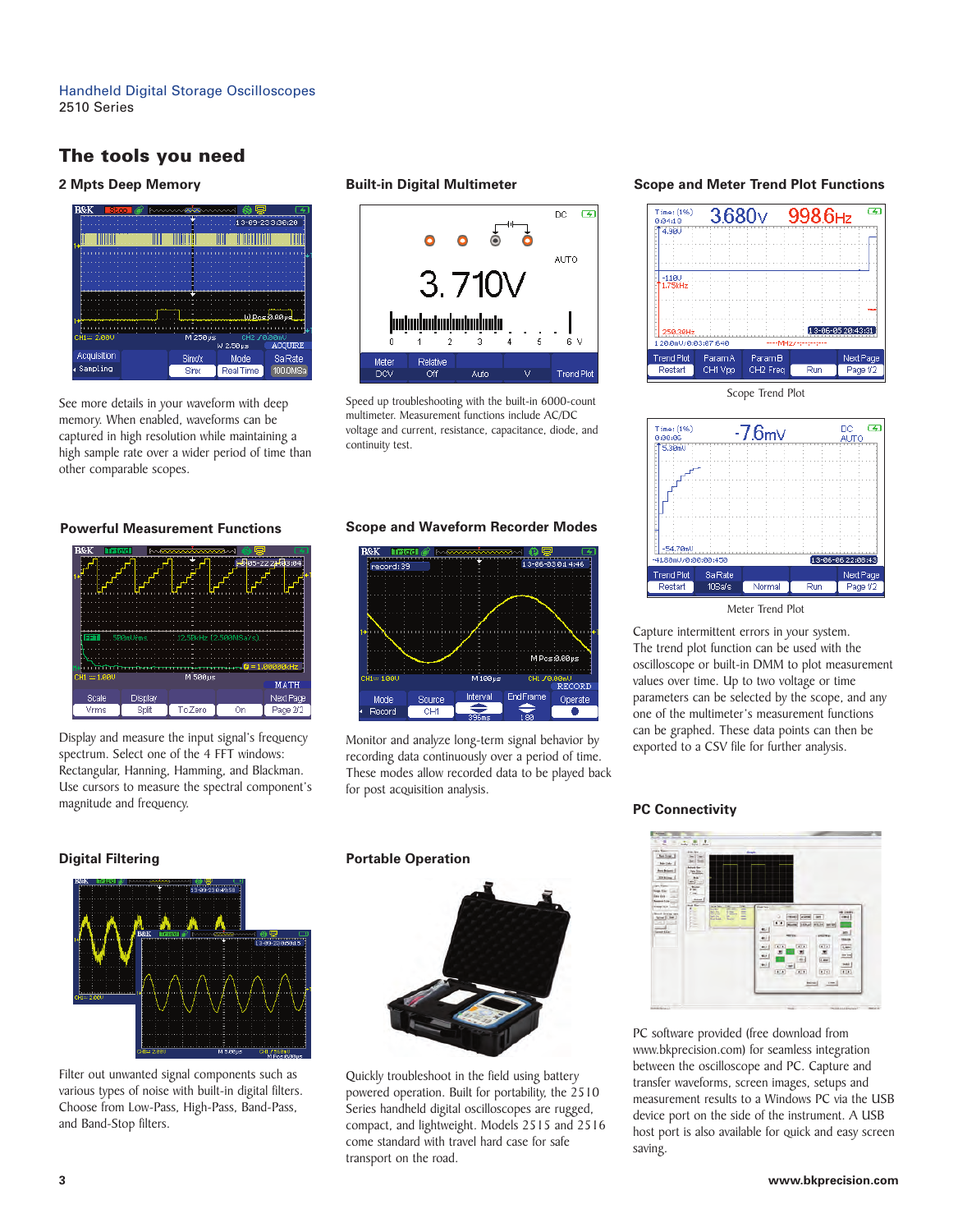# **Floating and Differential Measurements**

Many industrial applications such as power electronics require measurements of high voltages and currents that are not referenced to ground. This poses an issue with traditional line-powered oscilloscopes, which typically have signal common connected to the chassis of the oscilloscope. This means all measurements must be made relative to earth ground, preventing users from making differential measurements where none of the test points are referenced to ground.

As a workaround, some people choose to float an oscilloscope by removing the connection between the instrument's chassis and power line ground. Floating a scope is not recommended as it can put the user at a safety risk. Parasitic capacitance is also induced in the measurement which can cause ringing and invalidate the measurement. The 2510 Series allows engineers and technicians to make accurate and safe measurements when the signal reference is floating.

### **Fully Isolated Channel Design for Safe Measurements (models 2515/2516 only)**

Models 2515 and 2516 offer two CAT III 600 V input channels for floating measurements and feature an electrically isolated circuit design

between inputs and the digital acquisition circuit. Isolating the ground references eliminate ground loops and help reduce channel noise and crosstalk.



### **Safety Rated High Bandwidth Oscilloscope Probes**



Probe Model PR250SA



Probe Model PR150SA

All 2510 Series models come standard with high bandwidth, safety certified passive probes (one per channel) to help you get the most out of your scope.

| <b>Model</b> | <b>Included Probes</b>                                                       |
|--------------|------------------------------------------------------------------------------|
| 2511         | Two 150 MHz bandwidth, x1/x10<br>probes rated for 300 V CATII                |
| 2512         | measurements                                                                 |
| 2515         | Two touch-protected 250 MHz bandwidth,<br>x10 probes rated for 1000 V CATII, |
| 2516         | 600 V CATIII measurements                                                    |

| <b>Input Signal and Float Voltage Safety Ratings</b>   |                 |                                    |  |
|--------------------------------------------------------|-----------------|------------------------------------|--|
| <b>Model</b>                                           | 2511 / 2512     | 2515 / 2516                        |  |
| Maximum signal input safety rating with included probe | 300 Vrms CAT II | 1000 Vrms CAT II, 600 Vrms CAT III |  |
| Maximum signal input safety rating without probe       | 300 Vrms CAT II | 300 Vrms CAT II                    |  |
| Maximum reference floating safety rating               | 30 Vrms         | 1000 Vrms CAT II, 600 Vrms CAT III |  |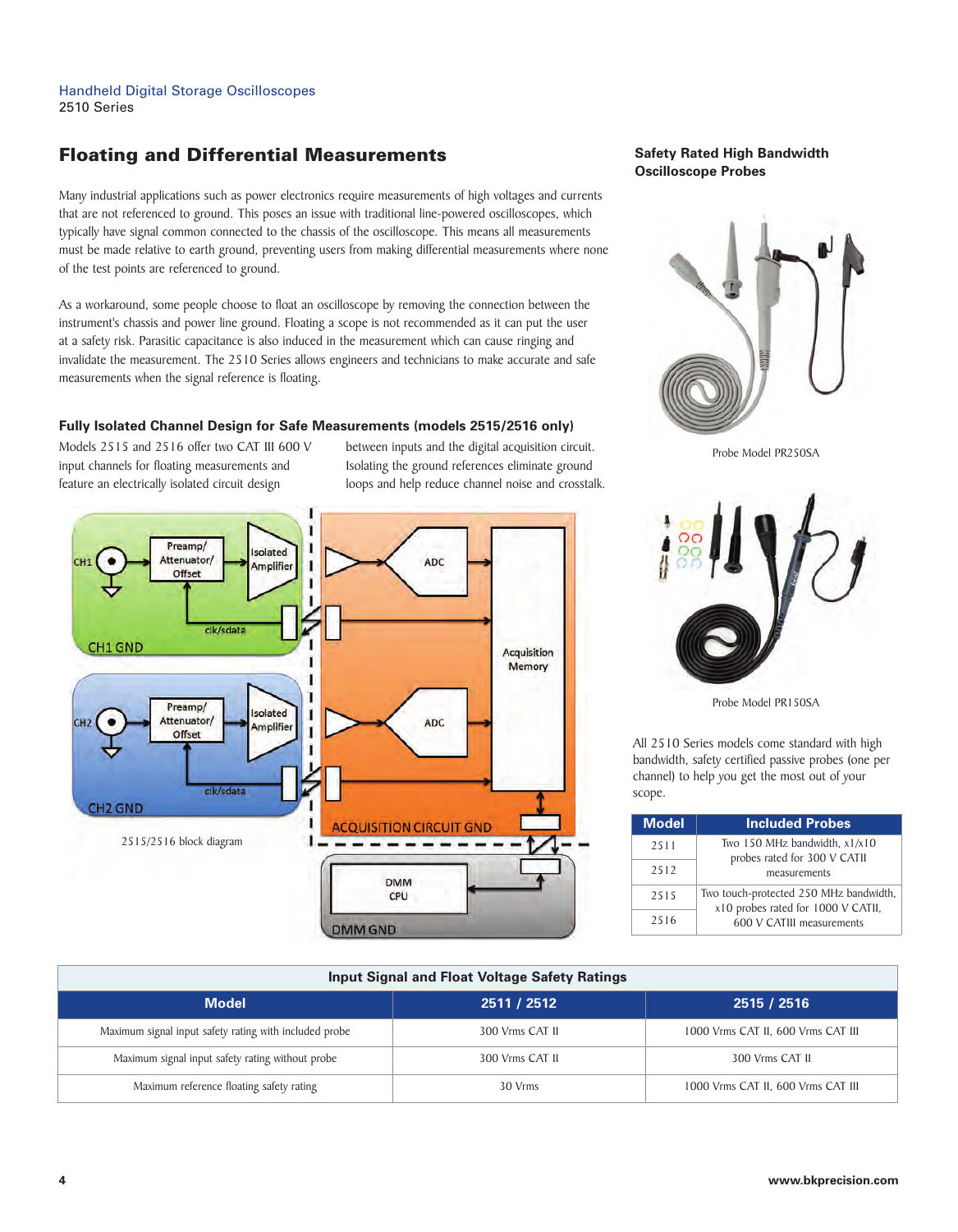# **Digital Storage Oscilloscope Specifications**

| <b>Models</b>                                                                                                                        | 2511                                                                                                            | 2512                                                                    | 2515                                                                              | 2516                                                                                   |
|--------------------------------------------------------------------------------------------------------------------------------------|-----------------------------------------------------------------------------------------------------------------|-------------------------------------------------------------------------|-----------------------------------------------------------------------------------|----------------------------------------------------------------------------------------|
| <b>Performance Characteristics</b>                                                                                                   |                                                                                                                 |                                                                         |                                                                                   |                                                                                        |
| Bandwidth                                                                                                                            | 60 MHz                                                                                                          | <b>100 MHz</b>                                                          | 60 MHz                                                                            | <b>100 MHz</b>                                                                         |
| Real Time Sampling Rate                                                                                                              |                                                                                                                 |                                                                         | I GSa/s (half-channel interleaved) <sup>(1)</sup> , 500 MSa/s (per channel)       |                                                                                        |
| Channels                                                                                                                             | 2 non-isolated                                                                                                  |                                                                         |                                                                                   | 2 isolated                                                                             |
| Rise Time                                                                                                                            | $< 5.8$ ns                                                                                                      | $<$ 3.5 ns                                                              | $< 5.8$ ns                                                                        | $<$ 3.5 ns                                                                             |
| Ch-to-Ch Isolation (both<br>channels at same V/div setting)                                                                          | $>$ 100:1 at 50 MHz                                                                                             |                                                                         |                                                                                   |                                                                                        |
| Memory Depth                                                                                                                         |                                                                                                                 |                                                                         | 40 kpts (half-channel interleaved) <sup>(1)(2)</sup> , 20 kpts (per channel)      |                                                                                        |
| Deep Memory <sup>(3)</sup>                                                                                                           |                                                                                                                 | 2 Mpts (half-channel interleaved) <sup>(1)</sup> , 1 Mpts (per channel) |                                                                                   |                                                                                        |
| Vertical Resolution                                                                                                                  | 8 bits                                                                                                          |                                                                         |                                                                                   |                                                                                        |
| Vertical Sensitivity                                                                                                                 |                                                                                                                 | $2$ mV/div – 100 V/div (1-2-5 order)                                    |                                                                                   | 5 mV/div $- 100$ V/div (1-2-5 order)                                                   |
| DC Gain Accuracy                                                                                                                     |                                                                                                                 | 5 mV/div-100 V/div: $\leq \pm 3$ %<br>2 mV/div: $\leq \pm 4$ %          |                                                                                   | 5 mV/div-100 V/div: $\leq \pm 3$ %                                                     |
| Max. BNC Input Voltage                                                                                                               |                                                                                                                 |                                                                         | CATII 300 Vrms from BNC signal to BNC shell                                       |                                                                                        |
| Max. Input Voltage for Probe                                                                                                         |                                                                                                                 |                                                                         | PR150SA(4): 1x/10x CAT II 300 V<br>PR250SA(5)(6): 10x CAT III 600 V, CATII 1000 V |                                                                                        |
| Channel Voltage Offset Range                                                                                                         | $2$ mV - 200 mV : $\pm$ 1.6 V<br>206 mV - $10V : \pm 40V$<br>$10.2 V - 100 V$ : ±400 V                          |                                                                         |                                                                                   | $5$ mV - 200 mV : $\pm$ 1.6 V<br>206 mV - $10V : \pm 40V$<br>$10.2 V - 100 V$ : ±400 V |
| <b>Bandwidth Limit</b>                                                                                                               |                                                                                                                 |                                                                         | 20 MHz (-3 dB)                                                                    |                                                                                        |
| Horizontal Scan Range                                                                                                                | 5.0 nS/div - 50 S/div                                                                                           | 2.5 nS/div - 50 S/div                                                   | 5.0 nS/div - 50 S/div                                                             | 2.5 nS/div - 50 S/div                                                                  |
| Timebase Accuracy                                                                                                                    | $\pm$ 50 ppm measured over 1 ms interval                                                                        |                                                                         |                                                                                   |                                                                                        |
| Input Coupling                                                                                                                       |                                                                                                                 |                                                                         | AC, DC, GND                                                                       |                                                                                        |
| Input Impedance                                                                                                                      |                                                                                                                 | $1 M\Omega$ +/- 2 %     18 pF $\pm$ 3 pF                                |                                                                                   | $1 M\Omega$ +/- 2 %     16 pF $\pm$ 3 pF                                               |
| Probe Attenuation Selectable Factors                                                                                                 | IX, 5X, 10X, 50X, 100X, 500X, 1000X                                                                             |                                                                         |                                                                                   |                                                                                        |
| Vertical and Horizontal Zoom                                                                                                         |                                                                                                                 |                                                                         | Vertically or horizontally expand or compress a live or stopped waveform          |                                                                                        |
| I/O Interface                                                                                                                        |                                                                                                                 |                                                                         |                                                                                   |                                                                                        |
| USB host port support USB flash drives (FAT format)<br><b>USB</b><br>mini-USB device port for PC connectivity and probe compensation |                                                                                                                 |                                                                         |                                                                                   |                                                                                        |
| <b>Acquisition Modes</b>                                                                                                             |                                                                                                                 |                                                                         |                                                                                   |                                                                                        |
| Sampling                                                                                                                             | Display sample data only                                                                                        |                                                                         |                                                                                   |                                                                                        |
| Peak Detect                                                                                                                          | Capture the maximum and minimum values of a signal                                                              |                                                                         |                                                                                   |                                                                                        |
| Average                                                                                                                              |                                                                                                                 | Waveform averaged, selectable from 4, 16, 32, 64, 128, 256              |                                                                                   |                                                                                        |
| <b>Trigger System</b>                                                                                                                |                                                                                                                 |                                                                         |                                                                                   |                                                                                        |
|                                                                                                                                      |                                                                                                                 |                                                                         | Edge, Pulse Width, Video*, Slope, Alternative                                     |                                                                                        |
| Trigger Types                                                                                                                        | *Support signal formats: PAL/SECAM, NTSC<br>Trigger condition: odd field, even field, all lines, or line number |                                                                         |                                                                                   |                                                                                        |
| Trigger Modes                                                                                                                        | Auto, Normal, Single                                                                                            |                                                                         |                                                                                   |                                                                                        |
| Trigger Coupling                                                                                                                     | AC, DC, LF reject, HF reject                                                                                    |                                                                         |                                                                                   |                                                                                        |
| Trigger Source                                                                                                                       | CHI, CH <sub>2</sub>                                                                                            |                                                                         |                                                                                   |                                                                                        |
| Trigger Level Range                                                                                                                  | $\pm$ 6 divisions from center of display                                                                        |                                                                         |                                                                                   |                                                                                        |
| Trigger Displacement                                                                                                                 | Pre-trigger: Memory depth / 2* sampling<br>Delay Trigger: 268.04 div                                            |                                                                         |                                                                                   |                                                                                        |
| Pulse Width Trigger                                                                                                                  | Positive slope (>, <, =), Negative slope (>, <, =), Time: 20 ns - 10 s                                          |                                                                         |                                                                                   |                                                                                        |
| Slope Trigger                                                                                                                        | Positive slope (>, <, =), Negative slope (>, <, =), Time: 20 ns - 10 s                                          |                                                                         |                                                                                   |                                                                                        |
| Alternate Trigger                                                                                                                    | CH1 trigger type: Edge, Pulse, Video, Slope<br>CH2 trigger type: Edge, Pulse, Video, Slope                      |                                                                         |                                                                                   |                                                                                        |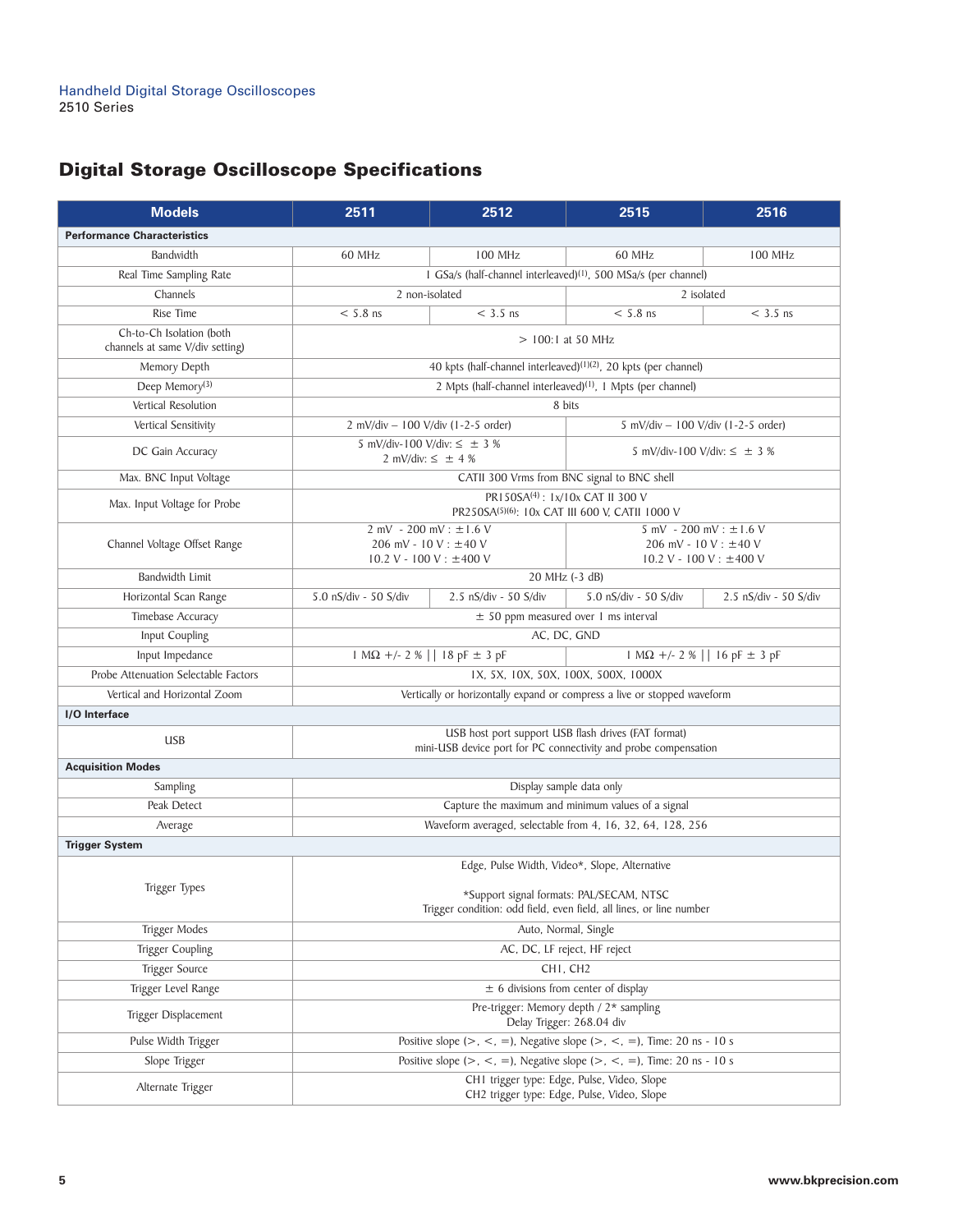# **Digital Storage Oscilloscope Specifications (cont.)**

| <b>Model</b>                         | 2511                                                                                                                                                                                                       | 2512                                             | 2515                                                                       | 2516                       |  |  |
|--------------------------------------|------------------------------------------------------------------------------------------------------------------------------------------------------------------------------------------------------------|--------------------------------------------------|----------------------------------------------------------------------------|----------------------------|--|--|
| <b>Hardware Frequency Counter</b>    |                                                                                                                                                                                                            |                                                  |                                                                            |                            |  |  |
| Reading Resolution                   | 1 Hz                                                                                                                                                                                                       |                                                  |                                                                            |                            |  |  |
| Range                                | DC couple, 10 Hz to MAX bandwidth                                                                                                                                                                          |                                                  |                                                                            |                            |  |  |
| Signal Types                         | Satisfying all trigger signals (except pulse width trigger and video trigger)                                                                                                                              |                                                  |                                                                            |                            |  |  |
| <b>Waveform Math and Measure</b>     |                                                                                                                                                                                                            |                                                  |                                                                            |                            |  |  |
| Math Operation                       | Add, Subtract, Multiply, Divide, FFT                                                                                                                                                                       |                                                  |                                                                            |                            |  |  |
| FFT                                  |                                                                                                                                                                                                            |                                                  | Window mode: Hanning, Hamming, Blackman, Rectangular Sampling points: 1024 |                            |  |  |
| Measure                              | Vpp, Vmax, Vmin, Vamp, Vtop, Vbase, Vavg, Mean, Crms, Vrms, ROVShoot, FOVShoot, RPREShoot, FPREShoot,<br>Rise, Fall, Freq, Prd, +Wid, -Wid, +Dut, -Dut, BWid, Phas, FRR, FRF, FFR, FFF, LRR, LRF, LFR, LFF |                                                  |                                                                            |                            |  |  |
| <b>Cursors</b>                       |                                                                                                                                                                                                            |                                                  |                                                                            |                            |  |  |
| <b>Types</b>                         |                                                                                                                                                                                                            | Voltage, Time                                    |                                                                            |                            |  |  |
| Measurements                         |                                                                                                                                                                                                            |                                                  | $\Delta V$ , $\Delta T$ , $1/\Delta T$ (frequency)                         |                            |  |  |
| <b>Display System</b>                |                                                                                                                                                                                                            |                                                  |                                                                            |                            |  |  |
| Display                              |                                                                                                                                                                                                            |                                                  | 5.7" Color TFT, 320 x 234 resolution, 64K color                            |                            |  |  |
| Display Contrast (Typical)           |                                                                                                                                                                                                            |                                                  | 150:1                                                                      |                            |  |  |
| Backlight Intensity (Typical)        |                                                                                                                                                                                                            |                                                  | 300 nits                                                                   |                            |  |  |
| Wave Display Range                   |                                                                                                                                                                                                            |                                                  | $8 \times 12$ div                                                          |                            |  |  |
| Wave Display Mode                    |                                                                                                                                                                                                            |                                                  | Dots, Vector                                                               |                            |  |  |
| Persistence                          |                                                                                                                                                                                                            |                                                  | Off, 1 sec, 2 sec, 5 sec, Infinite                                         |                            |  |  |
| Menu Display                         |                                                                                                                                                                                                            |                                                  | 2 sec, 5 sec, 10 sec, 20 sec, Infinite                                     |                            |  |  |
| Screen-Saver                         | Off, 1 min., 2 min., 5 min., 10 min., 15 min., 30 min., 1 hr, 2 hr, 5 hr                                                                                                                                   |                                                  |                                                                            |                            |  |  |
| Waveform Interpolation               | $Sin(x)/x$ , Linear                                                                                                                                                                                        |                                                  |                                                                            |                            |  |  |
| Measure Display Modes                | Main, Window zoom, Scan, X-Y                                                                                                                                                                               |                                                  |                                                                            |                            |  |  |
| X-Y Sampling Frequency               | Support 25 kSa/s - 250 MSa/s sampling rate (1-2.5-5 order)                                                                                                                                                 |                                                  |                                                                            |                            |  |  |
| Color Mode                           | Normal, Invert                                                                                                                                                                                             |                                                  |                                                                            |                            |  |  |
| <b>Environmental and Safety</b>      |                                                                                                                                                                                                            |                                                  |                                                                            |                            |  |  |
| Temperature                          | Operating: 32 °F to 104 °F (0 °C to +40 °C)<br>Not operating: -4 $\degree$ F to 158 $\degree$ F (-20 $\degree$ C to +70 $\degree$ C)                                                                       |                                                  |                                                                            |                            |  |  |
| Humidity                             | Operating: 85% RH, 104 °F (40 °C), 24 hours                                                                                                                                                                |                                                  |                                                                            |                            |  |  |
| Altitude                             | Operating: 9,842.5 ft (3,000 m)                                                                                                                                                                            |                                                  |                                                                            |                            |  |  |
| Electromagnetic Compatibility        | EMC Directive 2004/108/EC, EN61326:2006                                                                                                                                                                    |                                                  |                                                                            |                            |  |  |
| Safety                               |                                                                                                                                                                                                            | Low voltage directive 2006/95/EC, EN61010-1:2001 |                                                                            |                            |  |  |
| General                              |                                                                                                                                                                                                            |                                                  |                                                                            |                            |  |  |
| Storage Memory                       | 2 reference waveforms, 20 setups, 10 waveforms                                                                                                                                                             |                                                  |                                                                            |                            |  |  |
| AC Adapter Power Requirements        | Input: 100-240 VAC, 50/60 Hz<br>Output: 9V DC, 4 A                                                                                                                                                         |                                                  |                                                                            |                            |  |  |
| <b>Battery Rating</b>                | 5000 mAh, 7.4 VDC                                                                                                                                                                                          |                                                  |                                                                            |                            |  |  |
| Battery Charge Time                  | Approx. 4 hrs                                                                                                                                                                                              |                                                  |                                                                            |                            |  |  |
| <b>Battery Operating Time</b>        | Approx. 4 hrs                                                                                                                                                                                              |                                                  |                                                                            |                            |  |  |
| Dimensions ( $W \times H \times D$ ) | 6.42" x 10.21" x 2.10" (163.2 x 259.5 x 53.3 mm)                                                                                                                                                           |                                                  |                                                                            |                            |  |  |
| Weight                               |                                                                                                                                                                                                            |                                                  | Approx. 3.4 lbs (1.54 kg) including battery                                |                            |  |  |
|                                      |                                                                                                                                                                                                            |                                                  |                                                                            | <b>Three-Year Warranty</b> |  |  |

(1) Half channel operation means that only Ch1 or Ch2 is active.

(2) When sampling rate is 1 GSa/s. For sampling rate ≤ 500 MSa/s, the maximum memory depth is 20 kpts.

(3) When sampling rate is < 500 MSa/s and maximum data depth mode is enabled.

(4) Probe included with models 2511 and 2512 only.

(5) Probe included with models 2515 and 2516 only.

(6) Refer to respective probe's manual for more information on the specification.